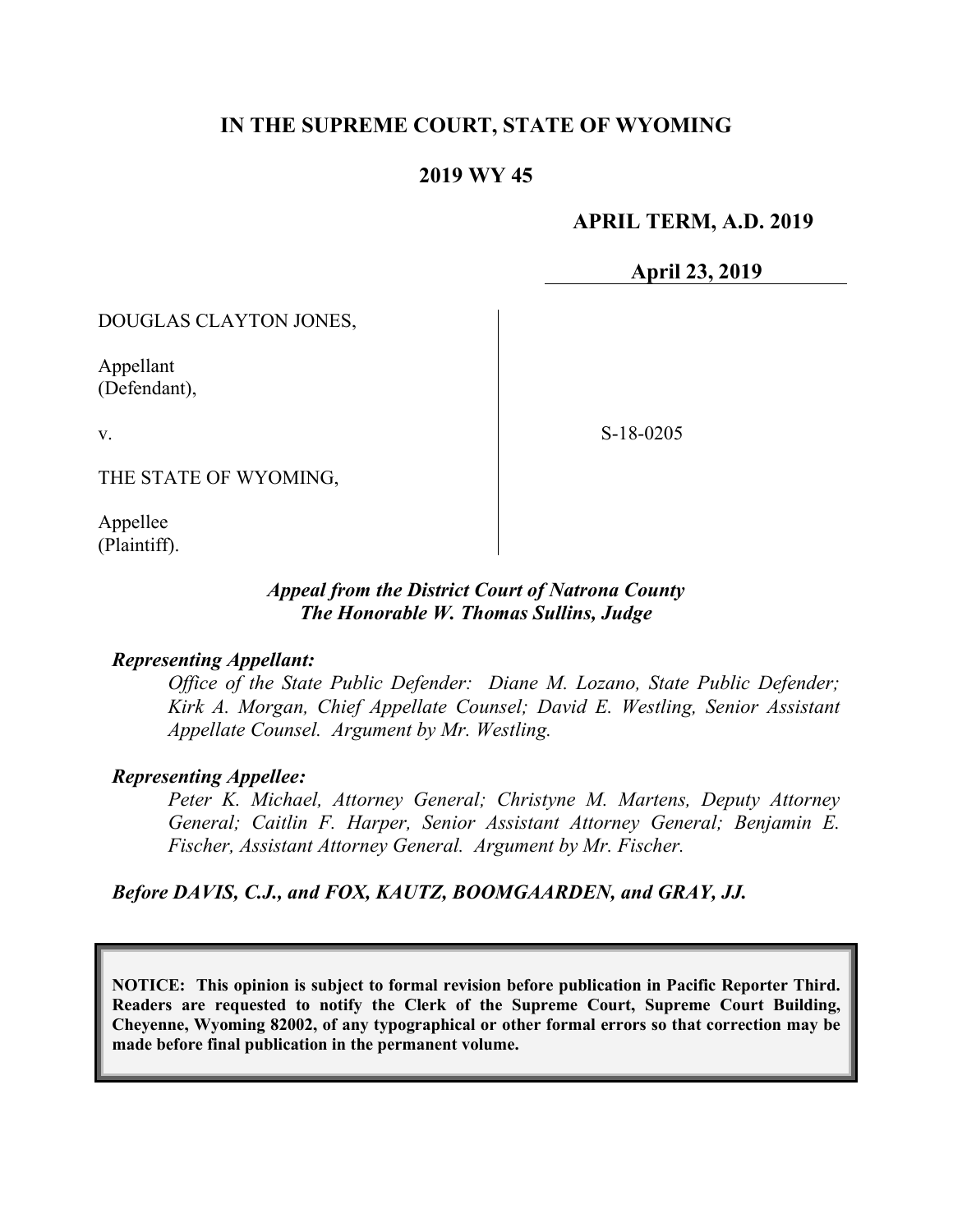## **FOX, Justice.**

[¶1] A jury convicted Douglas Clayton Jones of three counts of second-degree sexual abuse of a minor and three counts of third-degree sexual abuse of a minor. He appeals his convictions, challenging the admission of recorded victim interviews and the sufficiency of the evidence. We affirm.

#### *ISSUES*

- 1. Did the district court abuse its discretion in admitting the victims' prior consistent statements?
- 2. Was there sufficient evidence to support Mr. Jones' convictions for second-degree sexual abuse of a minor?

## *FACTS*

[¶2] During a family camping trip, then nine-year-old A.B. told her mother, Amanda Phillips, that her grandfather, Mr. Jones, had touched her inappropriately. Ms. Phillips' husband called her sister, Tanya Casanova, to tell her what A.B. had said because Ms. Casanova and her two daughters, eight-year-old E.C. and seven-year-old N.C., lived with Mr. Jones. Ms. Casanova testified that she spoke to her daughters, explaining the difference between a "good touch" and a "bad touch" and that no one should be touching their "private parts." When she asked if there was anything they needed to tell her, N.C. responded that she and "Papa" had a secret and that he had touched her "private parts." E.C. then told her that she and Papa had a secret too. Ms. Casanova testified that she did not ask them any more questions and separated them. After Mr. Jones and his wife left the house, Ms. Casanova called 911 to report the allegations.

[¶3] Consistent with "investigation protocol" when the alleged victims are children, law enforcement arranged for the Child Advocacy Project (CAP) to conduct separate interviews with the girls. During her interview, A.B. explained that Mr. Jones had "rub[bed] on her privates" and "put his whole finger in the hole [she] pee[d] out of" on the camping trip. He told her not to tell anyone. Initially, A.B. said Mr. Jones had never touched her like that before, but later in the interview remembered an incident where she had been sitting with Mr. Jones in his recliner with a blanket covering them. Mr. Jones had told her to look up at the ceiling and touched her "pee pee" underneath the blanket. She told the interviewer that her aunt had taken a picture of her and Mr. Jones while it was happening.

[¶4] E.C. told her interviewer that soon after she, her sister, and her mother moved in with Mr. Jones, "he started touching us in the no<sup>[-]</sup>no square." She said Mr. Jones usually touched her in his chair when there were other people in the room, but they could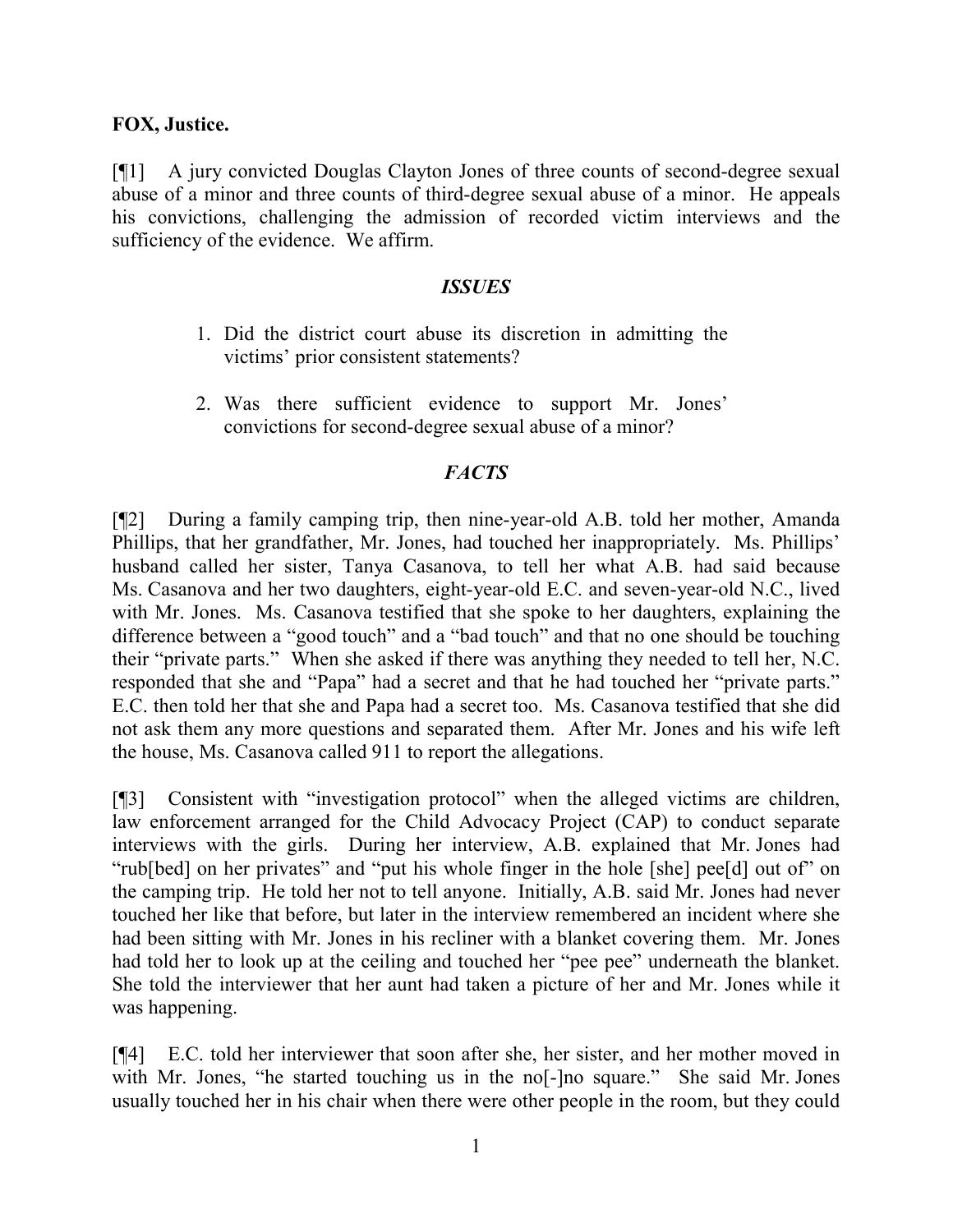not see it because it happened underneath a blanket. She said Mr. Jones "rubbed" her with his hand under her pajamas and over her underwear. Mr. Jones told her, "[I]t's our secret." Similarly, N.C. told her interviewer that Mr. Jones "touched the private spot [she went] pee with" under her underwear with his fingers. She said it happened in "his favorite chair" underneath a blanket. He also told her to keep it a secret.

[¶5] The State charged Mr. Jones with three counts of second-degree sexual abuse of a minor and three counts of third-degree sexual abuse of a minor.<sup>[1](#page-2-0)</sup> Mr. Jones requested a hearing to determine whether A.B., N.C., and E.C. were competent to testify and to explore whether "taint of outside suggestion" would influence their testimony because he had "some worry that the initial interview of E.C. and N.C. was leading on the part of Ms. Casanova." Defense counsel examined A.B., N.C., and E.C. about conversations they had with their mothers and among themselves related to the allegations against Mr. Jones. He questioned Ms. Casanova about what she said to N.C. and E.C. after learning of A.B.'s allegations and asked whether the girls had communicated with one another before their CAP interviews. She testified that N.C. and E.C. had "some contact" because they "live[d] together as a family," but that neither of them spoke to A.B. before their interviews. The court found all three girls competent to testify.<sup>[2](#page-2-1)</sup>

[¶6] Before trial, Mr. Jones moved to exclude the recorded CAP interviews from evidence on grounds that they were hearsay and would amount to improper vouching for the girls' credibility. The State argued the prior statements were admissible under W.R.E. 801(d)(1)(B) because they would be offered to rebut Mr. Jones' charge of fabrication or improper influence. The court commented:

> based upon what I heard in [pretrial] arguments in this case, in the competency hearing that was held with respect to all three of the alleged victims . . . , reviewing what's been offered and presented thus far, I think the Defense is asserting fabrication, perhaps improper influence. I remember questions relative to potential taint that [were] raised in the competency hearings and challenges to motive[.]

The court denied the motion without prejudice, telling defense counsel he could revisit the objection when the evidence was presented.

[¶7] At trial, Mr. Jones reserved his opening statement for his case-in-chief, and the State called A.B. as its first witness. She testified that Mr. Jones had touched her "private

<span id="page-2-0"></span><sup>&</sup>lt;sup>1</sup> The charges related only to conduct that occurred in Natrona County; the State did not charge Mr. Jones for his alleged abuse of A.B. on the camping trip, which occurred in Converse County.

<span id="page-2-1"></span><sup>&</sup>lt;sup>2</sup> The court did not decide whether taint of outside suggestion would influence the girls' testimony.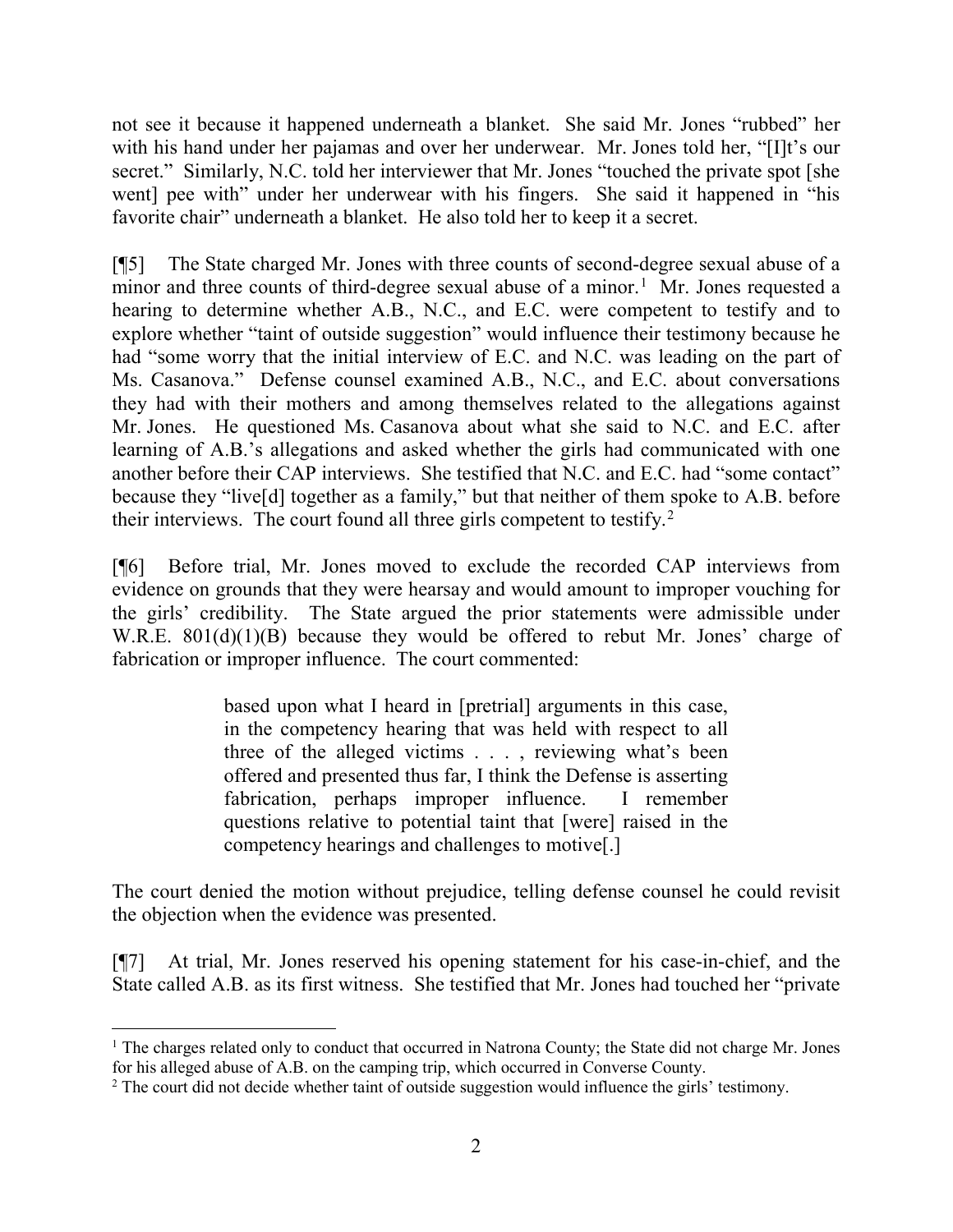parts" that she "go[es] pee out of" during the camping trip and that he had been touching her under her pants in a photo of them sitting under a blanket in his chair. During crossexamination, defense counsel asked whether Mr. Jones had reprimanded her for scratching her "privates" on the camping trip before she alleged he had touched her inappropriately; whether she had ever been tempted to shift blame to another person; and whether she had "ever told something [she] later wished [she] could take back." He also asked her if she remembered when someone had first shown her the photograph of her sitting with Mr. Jones in his chair. She responded, "Yeah--ish" and said she believed it was after her CAP interview. Defense counsel asked whether she had previously said she "didn't remember Papa touching [her] there until [she] saw the photograph," which she denied.

[¶8] N.C. testified that Mr. Jones "did stuff that . . . he was not supposed to do. That was in the law." She said that when she sat with him in his chair he did something he "was not supposed to do . . . to kids, but it's like PB and J, but no jelly and the B is actually a P." She explained that "PB and J" meant "pee pee" and that Mr. Jones would "scratch" it and had told her to keep it a secret. When the prosecutor asked her to identify Mr. Jones she said, "I'm not allowed to look at him to help me focus." Defense counsel cross-examined N.C., asking who had told her not to look at Mr. Jones and whether they had helped her prepare to testify. He asked whether she had talked to her mother, the prosecutor, and the CAP interviewers about what Mr. Jones had done. He also asked her what her mother had said to her before she told her about Mr. Jones touching her.

[¶9] E.C. testified that Mr. Jones touched her "private part" underneath a blanket in his chair. He "always" told her not to tell her parents and that it was their "secret." During cross-examination, defense counsel asked who she had talked to about the case, what her mother said to her and N.C. before they told her about Mr. Jones touching them, and whether she did things to try to please her mother.

[¶10] The girls' mothers also testified. During Ms. Phillips' cross-examination, defense counsel questioned her about her own history of sexual abuse and how it influenced raising her children. She talked to her children about "good touching" and "bad touching" "at least once a year" and had encouraged them to tell her about any inappropriate touching "since they were, like, in kindergarten." He also asked whether her sister, Ms. Casanova, "wanted attention," to which she responded, "She can be a bit . . . on the dramatic side." During Ms. Casanova's cross-examination, defense counsel asked when and to whom she had shown the photograph of A.B. sitting on Mr. Jones' lap. She initially responded that she had shown the photograph to her sister and law enforcement after the CAP interview, but then said she was "mistaken on the dates" and must have shown it to them before the interviews, ultimately testifying she was "not exactly sure when [she] shared" the photograph but believed it was before the interviews. He also questioned her about what she had told her children about testifying.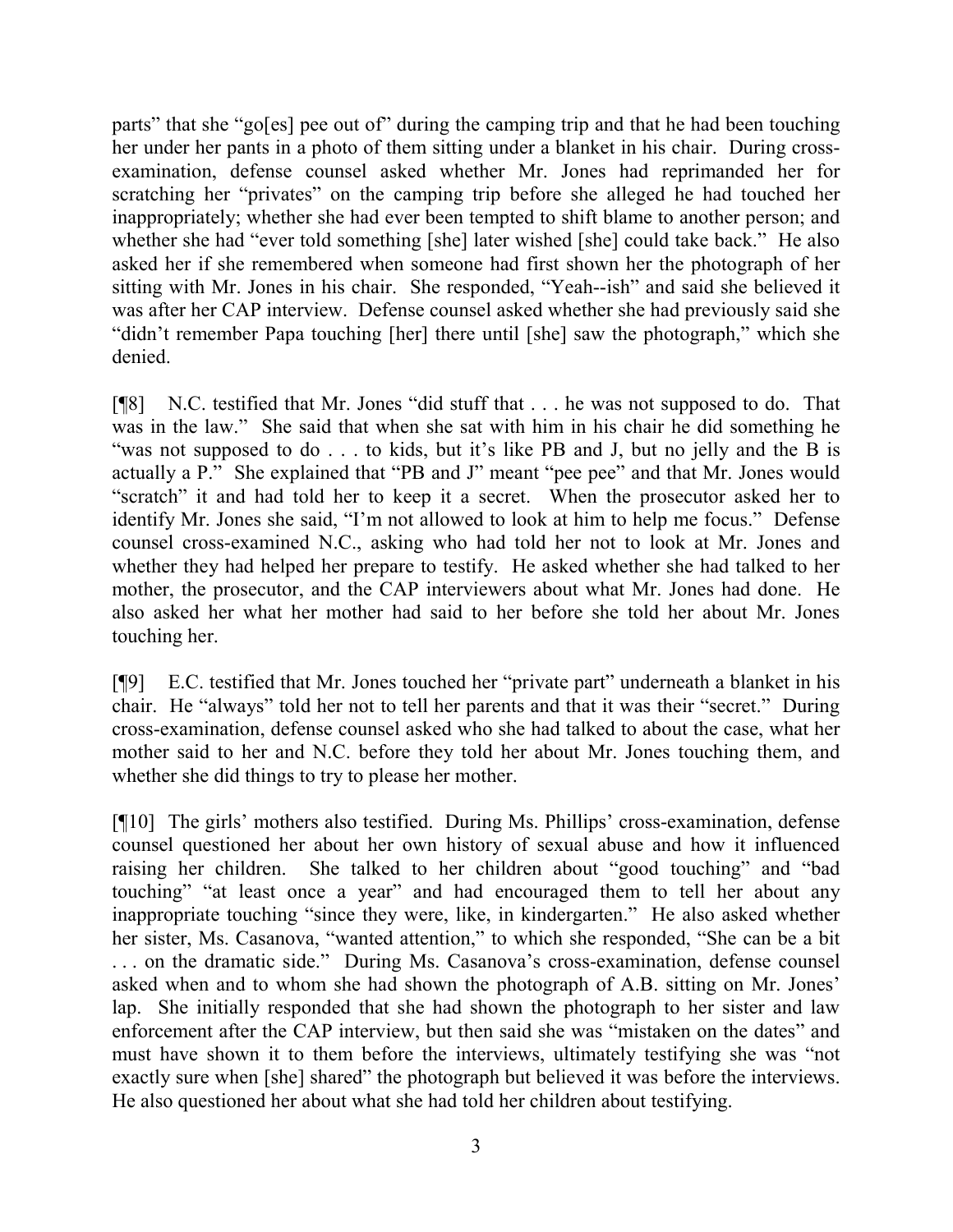[¶11] Following the testimony of the three girls and their mothers, the State moved to admit the redacted recordings of the CAP interviews over Mr. Jones' continuing objection. The court reviewed the three recordings before overruling Mr. Jones' objection, saying

> I'm going to still conclude that Rule  $801(d)(1)(B)$  of the Wyoming Rules of Evidence applies, and it provides that some prior consistent statements are not hearsay. . . . I think that we do have, first, that all three declarants have testified at trial, all three have been subject to cross-examination concerning prior statements.

> . . . And then we have these excerpts, which are, as I see it, prior statements that are consistent with the testimony.

> I have to agree that there's some additional detail, some additional matters; but under the *Lancaster versus State* case, it has been held that prior consistent statement does not have to be identical to the declarant's trial testimony to be admissible under Rule  $801(d)(1)(B)$ . So we may have some variation, but the gist of the prior consistent statements is that they address the incidents of alleged sexual abuse that are alleged in the six counts in this case.

> So I note that we get, then, to the fourth requirement, which allows the prior consistent statements be offered to rebut an express or implied charge against the declarant of recent fabrication or improper influence or motive. . . . [T]he thrust of the Defense's presentation thus far, both in the pretrial matters involving challenges to the 404(b) evidence, challenges to the competency of the victim witnesses, and in the cross-examination of all three victims and challenges to and inquiries concerning their observations, reports relative to the crimes charged in this case, and the details and reporting of those matters has all been inquired into. So I believe that these [exhibits] meet the requirements [of  $801(d)(1)(B)$ ].

The court played the redacted recordings for the jury.

[¶12] After the State rested and Mr. Jones presented his case-in-chief, the jury returned guilty verdicts on all six counts. The district court sentenced Mr. Jones to 5 to 15 years on the three counts of second-degree sexual abuse of a minor, each sentence to run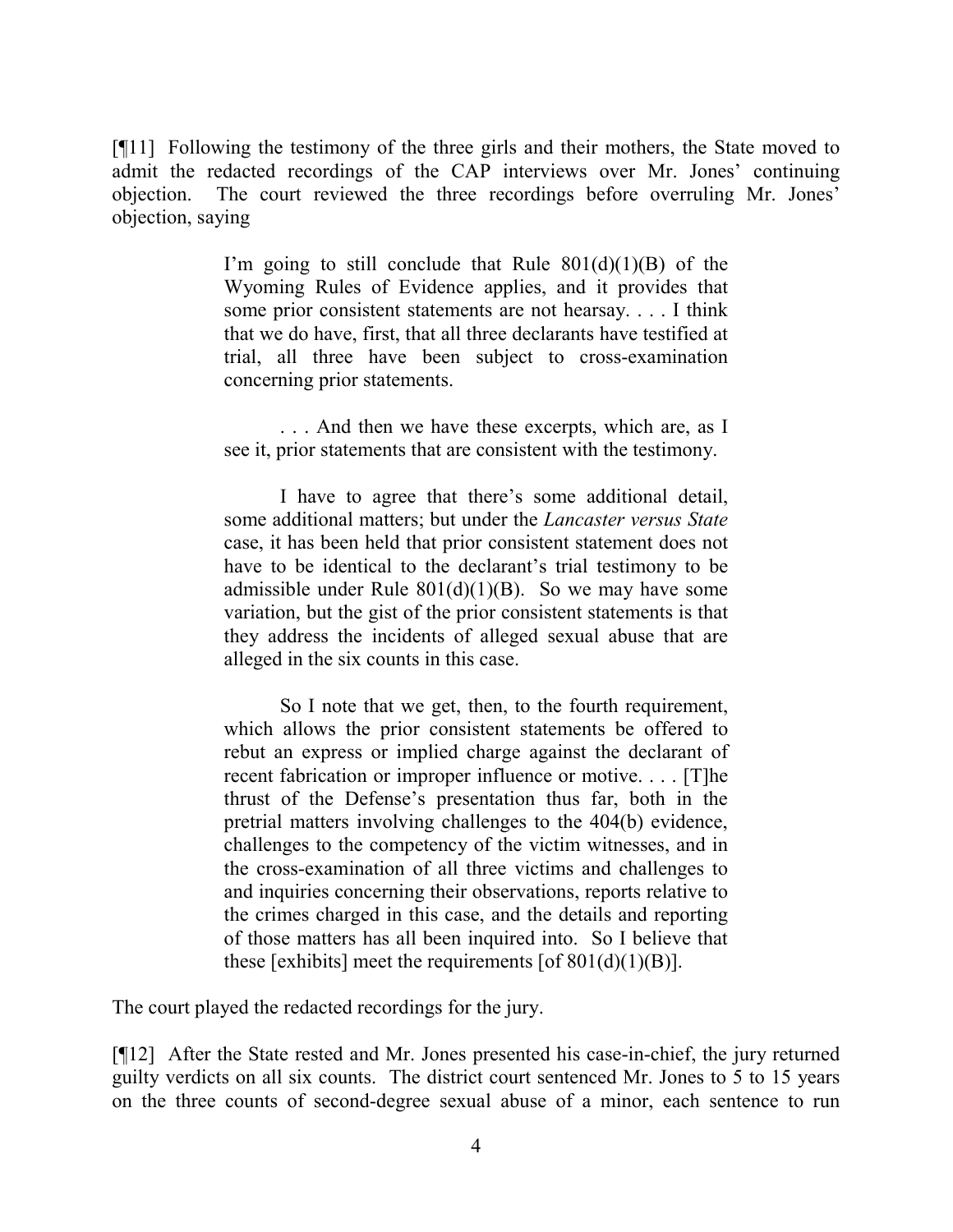consecutively. The court found that the sentences for the three counts of third-degree sexual abuse of a minor merged with the first three counts. Mr. Jones timely appealed his judgment and sentence.

## *DISCUSSION*

# *I. The district court did not abuse its discretion in admitting the victims' prior consistent statements*

[¶13] Mr. Jones argues the district court erred in admitting portions of the victims' CAP interviews because it did not identify the consistencies between the prior statements and the witnesses' trial testimony on the record, it did not weigh the statements' probative value against their potential for unfair prejudice, and there was no suggestion of recent fabrication. The State counters that the district court "reviewed and properly admitted the videos" because "the declarants were subject to cross-examination . . . , the prior statements were consistent with the declarants' trial testimony, and the prior statements were offered to rebut an express or implied charge against the declarant[s] of recent fabrication or improper influence or motive."

[¶14] We review rulings on the admissibility of evidence for an abuse of discretion. *Marquess v. State*, 2011 WY 95, ¶ 12, 256 P.3d 506, 510 (Wyo. 2011) (citing *Hutchinson v. Taft*, 2010 WY 5, ¶ 27, 222 P.3d 1250, 1257 (Wyo. 2010)). In determining whether there has been an abuse of discretion, the issue is whether the district court could reasonably conclude as it did. *Marquess*, 2011 WY 95, ¶ 12, 256 P.3d at 510.

[¶15] "'Hearsay' is a statement, other than one made by the declarant while testifying at the trial or hearing, offered in evidence to prove the truth of the matter asserted." W.R.E. 801(c). Generally, W.R.E. 802 prohibits admission of hearsay. However, W.R.E. 801(d) excludes certain out-of-court statements from the hearsay definition. W.R.E.  $801(d)(1)(B)$  provides:

> (d) *Statements which are not hearsay.* — A statement is not hearsay if:

> > (1) Prior Statement by Witness. — The declarant testifies at the trial or hearing and is subject to crossexamination concerning the statement, and the statement is . . . (B) consistent with his testimony and is offered to rebut an express or implied charge against him of recent fabrication or improper influence or motive . . . .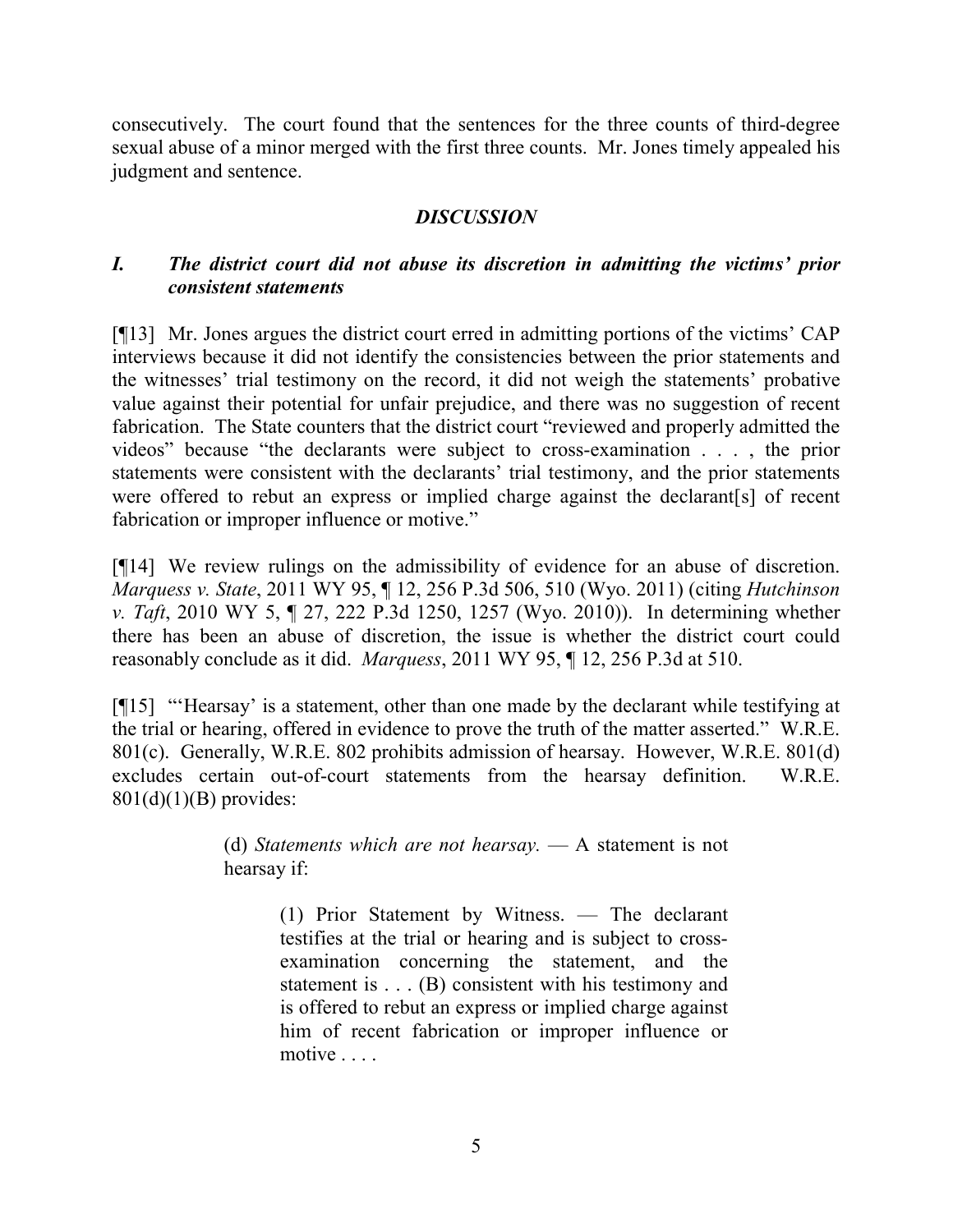We have enumerated the four requirements for admission of a prior consistent statement under the rule:

> (1) that the declarant testify at trial; (2) that the declarant be subject to cross-examination concerning the prior statement; (3) that the prior statement be consistent with the declarant's trial testimony; and (4) that the prior statement be offered to rebut an express or implied charge against the declarant of recent fabrication or improper influence or motive.

*Griggs v. State*, 2016 WY 16, ¶ 98, 367 P.3d 1108, 1136 (Wyo. 2016) (quoting *Lancaster v. State*, 2002 WY 45, ¶ 17, 43 P.3d 80, 88 (Wyo. 2002)). Here, the girls testified at trial and were subject to cross-examination. Mr. Jones conceded at oral argument that the prior statements were consistent.<sup>[3](#page-6-0)</sup> Thus, the issues here relate to the fourth requirement, which raises two temporal concerns.

[¶16] First is the question of when the alleged fabrication, improper influence, or motive arose. The United States Supreme Court has held that prior consistent statements are not admissible under Federal Rule of Evidence 801(d)(1)(B) to rebut an express or implied charge of recent fabrication or improper influence when made *after* the alleged improper motive arose. *Tome v. United States*, 513 U.S. 150, 156, 115 S.Ct. 696, 700, 130 L.Ed.2d 574 (1995). Although similarly worded, we have consistently held that W.R.E.  $801(d)(1)(B)$  does not require that prior consistent statements be made before the alleged improper motive arose. *Makinen v. State*, 737 P.2d 345, 349 (Wyo. 1987); *Dike v. State*, 990 P.2d 1012, 1024 (Wyo. 1999); *Beartusk v. State*, 6 P.3d 138, 145 (Wyo. 2000); *Lancaster*, 2002 WY 45, ¶ 16, 43 P.3d at 88; *Marquess*, 2011 WY 95, ¶ 13, 256 P.3d at 511. Our justification for departure from interpretation of the federal rule is twofold. First, there is no express condition in the rule that the alleged improper motive must arise after the prior consistent statement. *Makinen*, 737 P.2d at 349. Second, "there is an inherent difficulty in determining when an improper motive may have arisen[.]" *Id.* 

[¶17] However, we recognize that "[i]f the corrupting influence did in fact precede the [prior consistent] statements, probative value is greatly diminished." *Griggs*, 2016 WY 16, ¶ 109, 367 P.3d at 1139 (quoting *Seward v. State*, 2003 WY 116, ¶ 15, 76 P.3d 805, 811 (Wyo. 2003)). For that reason, a prior consistent statement made after the alleged corrupting influence "may be used only for rehabilitation . . . and not as affirmative evidence." *Montoya v. State*, 822 P.2d 363, 367 (Wyo. 1991). In those circumstances, "a

<span id="page-6-0"></span><sup>&</sup>lt;sup>3</sup> Mr. Jones does criticize the district court for its failure to specifically identify the consistencies between the prior statements and the witnesses' trial testimony on the record. This criticism appears related to his argument that district courts should take great care in evaluating prior consistent statements made after a motive to fabricate or an improper influence arose, rather than an attack on whether the statements were in fact consistent. Accordingly, we consider this criticism in conjunction with requirement four.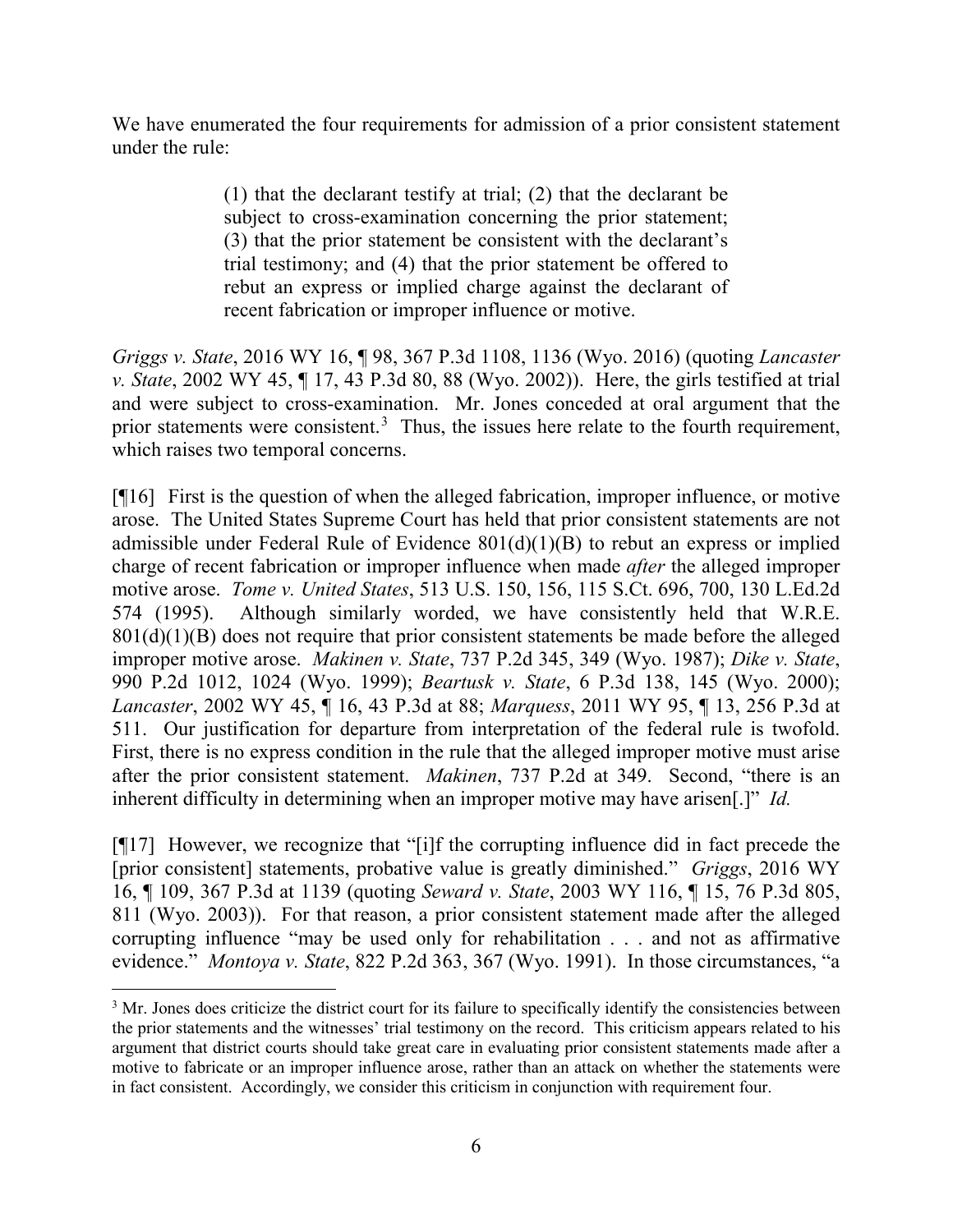limiting instruction must be given, if requested[.]" *Id.* Further, prior consistent statements offered for rehabilitative purposes are "susceptible to abuse" in that they may be used "as a tool for impermissible trial tactics by having a victim repeat accusations to authority figures for the direct purpose of using those statements later at trial as prior consistent statements." *Tombroek v. State*, 2009 WY 126, ¶ 14, 217 P.3d 806, 812 (Wyo. 2009); *Griggs*, 2016 WY 16, ¶¶ 109-11, 367 P.3d at 1138-39; *Seward*, 2003 WY 116, ¶ 16, 76 P.3d at 811-12; *Wilde v. State*, 2003 WY 93, ¶ 14, 74 P.3d 699, 707-08 (Wyo. 2003). Consequently, we have found reversible error where prior consistent statements were used "simply to enable the parties to bolster testimony by their witnesses by piling on their prior statements." *Id.* (quoting 4 Christopher B. Mueller & Laird C. Kirkpatrick, *Federal Evidence* § 405 (2nd ed. 1994 and Supp. 2002)).

[¶18] Mr. Jones argues that any implied charge of recent fabrication or improper influence arose before the girls made the prior consistent statements, and thus, their probative value was significantly diminished. He asserts the district court erred in failing to engage in line-by-line analysis of the prior statements' admissibility and in failing to explicitly weigh the prejudicial versus probative value of the statements under W.R.E. 403.

[¶19] This case illustrates the "inherent difficulty in determining when an improper motive may have arisen[.]" *Makinen*, 737 P.2d at 349. Defense counsel's crossexamination implied various grounds of improper motive or influence, and it is difficult to pinpoint exactly when some of these implied influences might have arisen. The implied charge that Ms. Casanova improperly influenced her daughters when she spoke to them after hearing about the allegations related to A.B. clearly would have occurred before statements made during the CAP interviews. However, other alleged improper influences would have occurred after the CAP interviews, such as the implication that Ms. Casanova influenced their testimony by helping them prepare to testify at trial. The timing of other alleged improper influences, such as A.B. seeing the photograph of her and Mr. Jones in his chair, is unclear. Given this difficulty, we continue to find it appropriate to afford district courts discretion to admit prior consistent statements that may have occurred after an alleged motive to fabricate arose. Of course, in exercising that discretion, district courts must remain cognizant of their diminished probative value and their potential for abuse.

[¶20] Although it would have been helpful to have identified the timing of the alleged charge of fabrication or improper influence, we do not agree with Mr. Jones that admission of such statements requires express line-by-line analysis of the statements on the record or explicit W.R.E. 403 balancing in all circumstances. Mr. Jones cites *Lancaster v. State* in support of his argument. In *Lancaster*, the district court allowed the State to introduce a videotape of a witness's "actions and statements during a reenactment of the crimes" as prior consistent statements under W.R.E.  $801(d)(1)(B)$ . 2002 WY 45,  $\mathbb{M}$  8, 13-19, 43 P.3d at 86-89. In concluding that it was error for the trial court to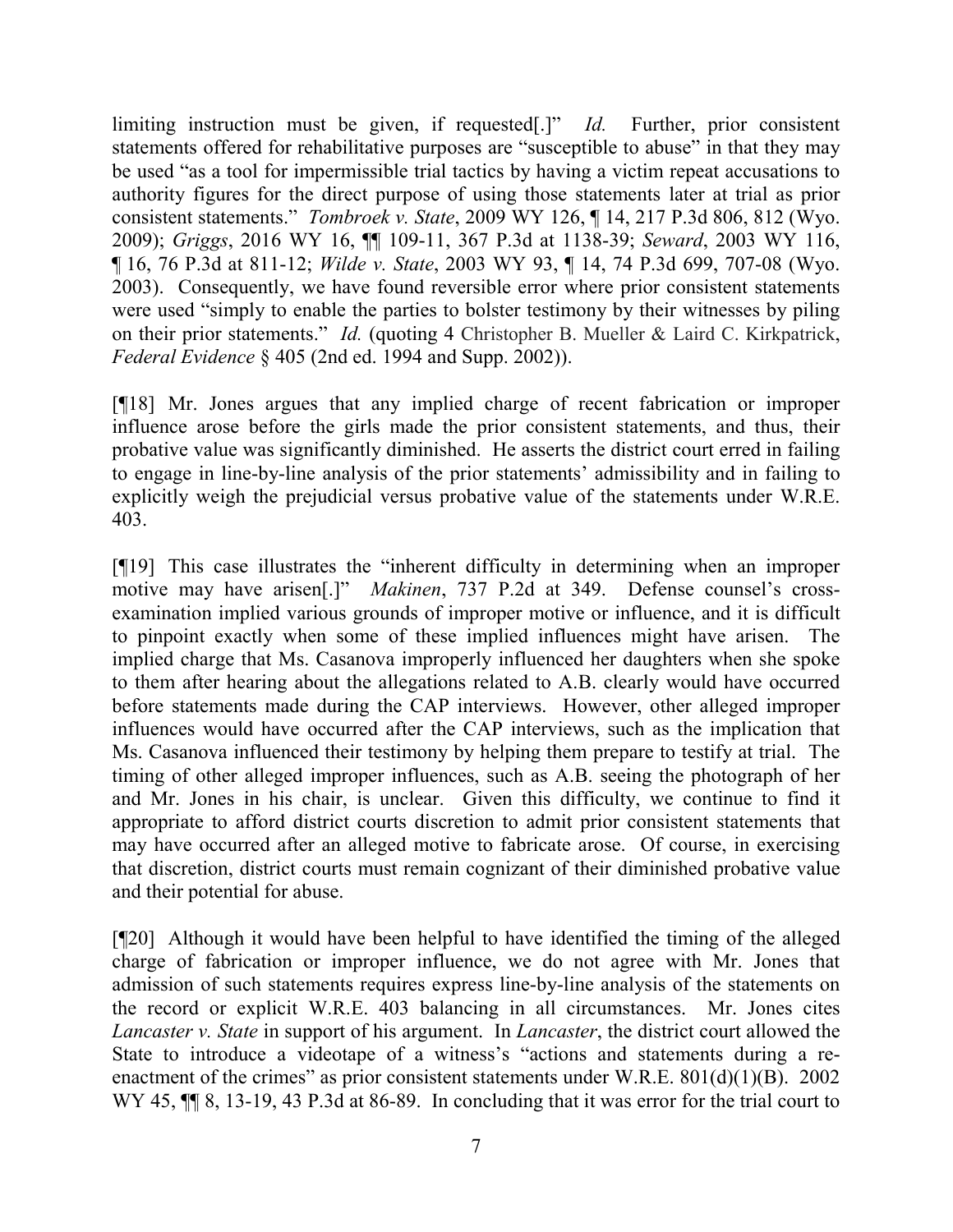admit the videotape, we criticized its failure to "break down the narrative and determine the separate admissibility of each 'single declaration or remark'" or to "engage in any analysis under W.R.E. 403." *Id.* at ¶¶ 25-26, 43 P.3d at 92. But, our concern about the lack of these procedures in *Lancaster* arose from the fact that any potential prior consistent statements occurred within "a re-enactment of the crimes, done to show how the crimes were committed." *Id.* at ¶ 25, 43 P.3d at 92. As a whole, the videotape did "not meet the definition of 'statement,'" yet the district court admitted it "almost in its entirety." *Id.* at  $\P$  19, 25, 43 P.3d at 90, 92. In *Lancaster*, the court did not consider the probative value or potential for unfair prejudice of a videotape containing segments clearly outside the scope of  $801(d)(1)(B)$ . *Id.* at  $\P$  25-27, 43 P.3d at 92-93. We described what a "careful" exercise of discretion might look like when admitting this type of evidence, citing a trial court's careful review of a videotape transcript and its redaction of irrelevant material. *Id.* at ¶ 27, 43 P.3d at 92-93. We found that "[n]othing resembling this process took place in the instant case." *Id.* at ¶ 27, 43 P.3d at 93.

[¶21] Contrary to Mr. Jones' argument, *Lancaster* does not impose a rigid process on courts considering admissibility of prior consistent statements. Rather, it simply describes one way in which a court might evidence a "careful exercise of discretion." So long as the record shows a careful exercise of discretion and satisfaction of the  $801(d)(1)(B)$  elements, the court need not specifically identify on the record the consistencies between the prior statements and the in-court testimony or make a specific finding under W.R.E. 403 that the statements' probative value outweighs their potential for unfair prejudice. Here, the district court admitted thoroughly redacted recordings of statements after analyzing the four requirements of  $801(d)(1)(B)$ , including a specific finding that the statements were consistent with the girls' testimony. Even though the district court did not make a specific finding that the statements' probative value outweighed their potential for unfair prejudice, careful consideration of the statements' relevancy is implicit in the court's analysis.

[¶22] This case is also distinguishable from *Wilde*, where "the victim testified first at trial. Thereafter, the victim's mother, a law enforcement officer, the victim's pediatrician, an emergency room nurse, and a forensic examiner were called as witnesses and they repeated all, or parts of, the victim's allegations." *Griggs*, 2016 WY 16, ¶ 108, 367 P.3d at 1138. We held the district court abused its discretion by admitting the statements, "given the repetitive nature of the evidence so admitted and its highly prejudicial character" because they were used "simply to enable the parties to bolster testimony by their witnesses by piling on their prior statements." *Wilde*, 2003 WY 93, ¶ 14, 74 P.3d at 707-08 (quoting 4 Mueller & Kirkpatrick, *Federal Evidence* § 405). Similarly, in *Seward*, the district court permitted a forensic interviewer to testify about the victim's statements during a forensic interview whose "express purpose . . . was [to assess] whether the victim's disclosure of events was credible." *Tombroek*, 2009 WY 126, ¶ 14 n.2, 217 P.3d at 812 n.2 (citing *Seward*, 2003 WY 116, ¶ 17, 76 P.3d at 812). On remand, we directed the district court to consider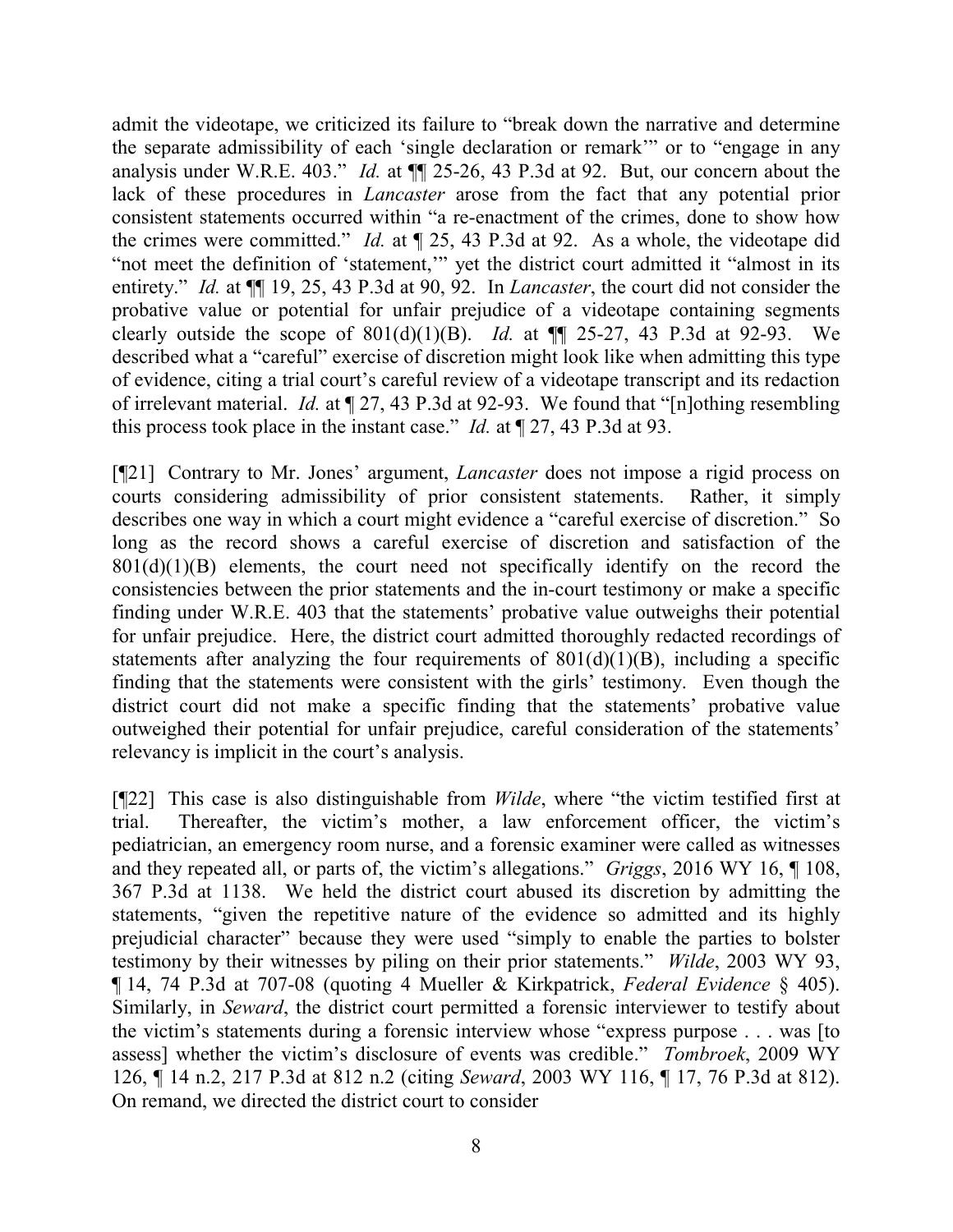whether having numerous authority figures trained to recognize sexual abuse appear at trial is actually a trial strategy of preparing a multitude of self-serving, biased, inflammatory, video, audio, and written statements for trial; having the witness testify; and then introducing into evidence these consistent statements made prior to testifying. Such a trial strategy could render the statements irrelevant and unfairly prejudicial, particularly if the consequence of repeating the same testimony several times unduly emphasizes that testimony over all other testimony in the case.

*Seward*, 2003 WY 116, ¶ 16, 76 P.3d at 811-12 (internal citation omitted). Unlike in *Wilde* and *Seward*, the record does not show that the State procured the interviews for the purpose of presenting them at trial to bolster the children's statements. *Griggs*, 2016 WY 16, ¶ 112, 367 P.3d at 1139. Here, A.B., N.C., and E.C. made statements to the CAP interviewers "shortly after the initial report in a manner that would be expected in the early stages of a typical investigation." *Id.* (citing *Tombroek*, 2009 WY 126, 217 P.3d 806). Further, the State did not examine the CAP interviewers as to the substance of their conversations with the girls or elicit testimony that they believed the girls.<sup>[4](#page-9-0)</sup> Instead, they were used only to establish the CAP interviews' evidentiary foundations, thereby avoiding the problem of "authority figures" "piling on" and "unduly emphasizing" their testimony. $5$ 

[ $[23]$ ] The second temporal question W.R.E.  $801(d)(1)(B)$  raises relates to the sequence of events at trial. Specifically, when considering the fourth requirement of W.R.E. 801(d)(1)(B), courts should evaluate when *in the proceedings* the charge of fabrication or improper influence arose. In admitting the prior consistent statements, the district court

<span id="page-9-0"></span><sup>&</sup>lt;sup>4</sup> In fact, when the State inquired into the substance of one of the interviews, Mr. Jones' counsel objected, and the court sustained the objection, saying "it would be cumulative."

<span id="page-9-1"></span><sup>&</sup>lt;sup>5</sup> Mr. Jones argues one of the CAP interviewers vouched for the girls' credibility "under the guise of providing foundation for the CAP interviews." He asserts that "Nationally, about 50 percent of all forensic interviews that are completed are unsubstantiated" and the "unmistakable implication is that this case is substantiated and has been professionally verified." We disagree. The CAP interviewers never offered an opinion on the truthfulness of the girls' statements. *See Nielsen v. State*, 2018 WY 132, ¶ 38, 430 P.3d 740, 752 (Wyo. 2018) (saying testimony that "assists the jury in understanding some other aspect of the case and does not involve comment on another witness's truthfulness [] is permissible"). Instead, they "merely explained departmental procedures designed to produce reliable information, which laid a proper foundation for the admission of the State's evidence." *Contreras v. State*, 7 P.3d 917, 920- 21 (Wyo. 2000). Although the testimony may have had the collateral or incidental effect of supporting the other witnesses' statements, it does not amount to vouching. *Saldana v. State*, 846 P.2d 604, 618 (Wyo. 1993).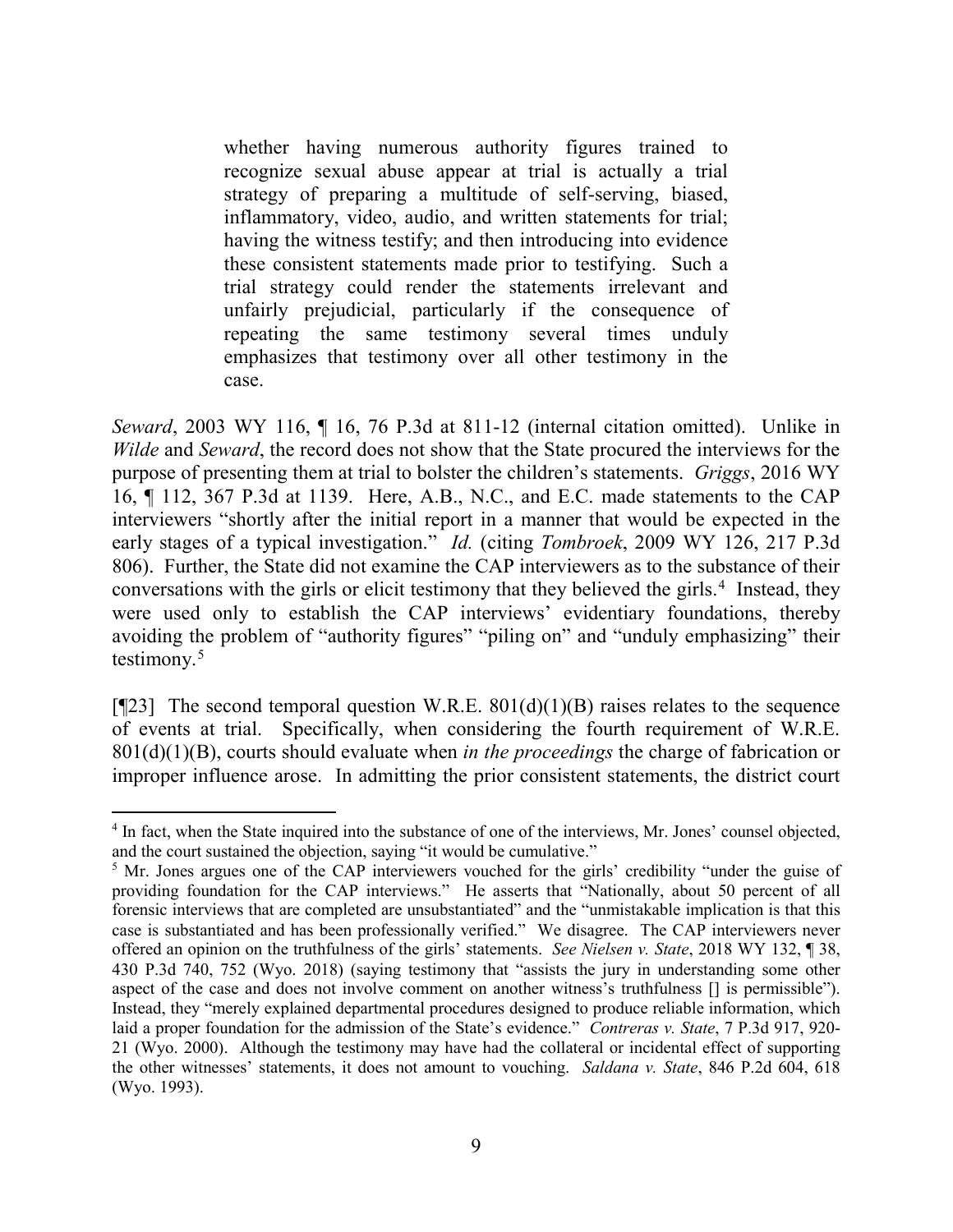appears to have relied in part on "pretrial matters" in evaluating the implied charge of fabrication or improper influence. Similarly, on appeal, the State argues the pretrial competency hearing, questions asked during *voir dire* about children's abilities to lie, and Mr. Jones' reserved opening statement helped establish a defense theory charging recent fabrication or improper influence. To the extent the State relied on arguments it anticipated Mr. Jones would make or matters implying a recent charge of fabrication or improper influence outside the presence of the jury, we do not agree that they constitute the recent fabrication or improper influence required under W.R.E.  $801(d)(1)(B)$ .

[¶24] The only purpose of prior consistent statements offered before the defense has attacked credibility in the presence of the jury is to preemptively bolster credibility. This is outside the scope of  $801(d)(1)(B)$ , whose "focus . . . [is] rehabilitation of a witness whose credibility has been impeached in the particular manner described in the rule." *Lancaster*, 2002 WY 45,  $\P$  15, 43 P.3d at 87. "Hence the exception comes into play only after an impeaching attack, and even then the exception comes into play only after *certain kinds of impeaching attack*." 4 Mueller & Kirkpatrick, *Federal Evidence* § 8:38, Westlaw (database updated July 2018) (emphasis in original). Part of the reason we require an impeaching attack to be made before introduction of prior consistent statements is because it allows the district court to evaluate whether it is the sort of attack within the purview of W.R.E.  $801(d)(1)(B)$ . Trial courts must be cautious lest they allow admission of prior consistent statements any time a victim's credibility is questioned. A defense to crimes such as those at issue here will necessarily entail a defense theory that what the victim said happened did not happen. That alone does not open the door for admission of prior consistent statements. *Marquess*, 2011 WY 95, ¶ 15, 256 P.3d at 511 (holding an attack on a witness's recollection of events was outside the scope of  $801(d)(1)(B)$  because it was a "general attack on a witness's credibility, without a claim of motive, influence or recent fabrication"). Further, admitting prior consistent statements before an attack would allow

> the party who would defend the credibility of a witness . . . to "push" the other side into an impeaching attack by getting the consistent statements in first. It should be up to the other side to decide whether to mount an attack[;] allowing rehabilitation before an attack . . . puts the cart before the horse.

4 Mueller & Kirkpatrick, *Federal Evidence* § 8:38. Thus, generally, prior consistent statements offered in anticipation of an attack described in the rule should not be admitted.

[¶25] Some of our cases suggest otherwise. For example, in *Alicea v. State*, 13 P.3d 693 (Wyo. 2000), we said: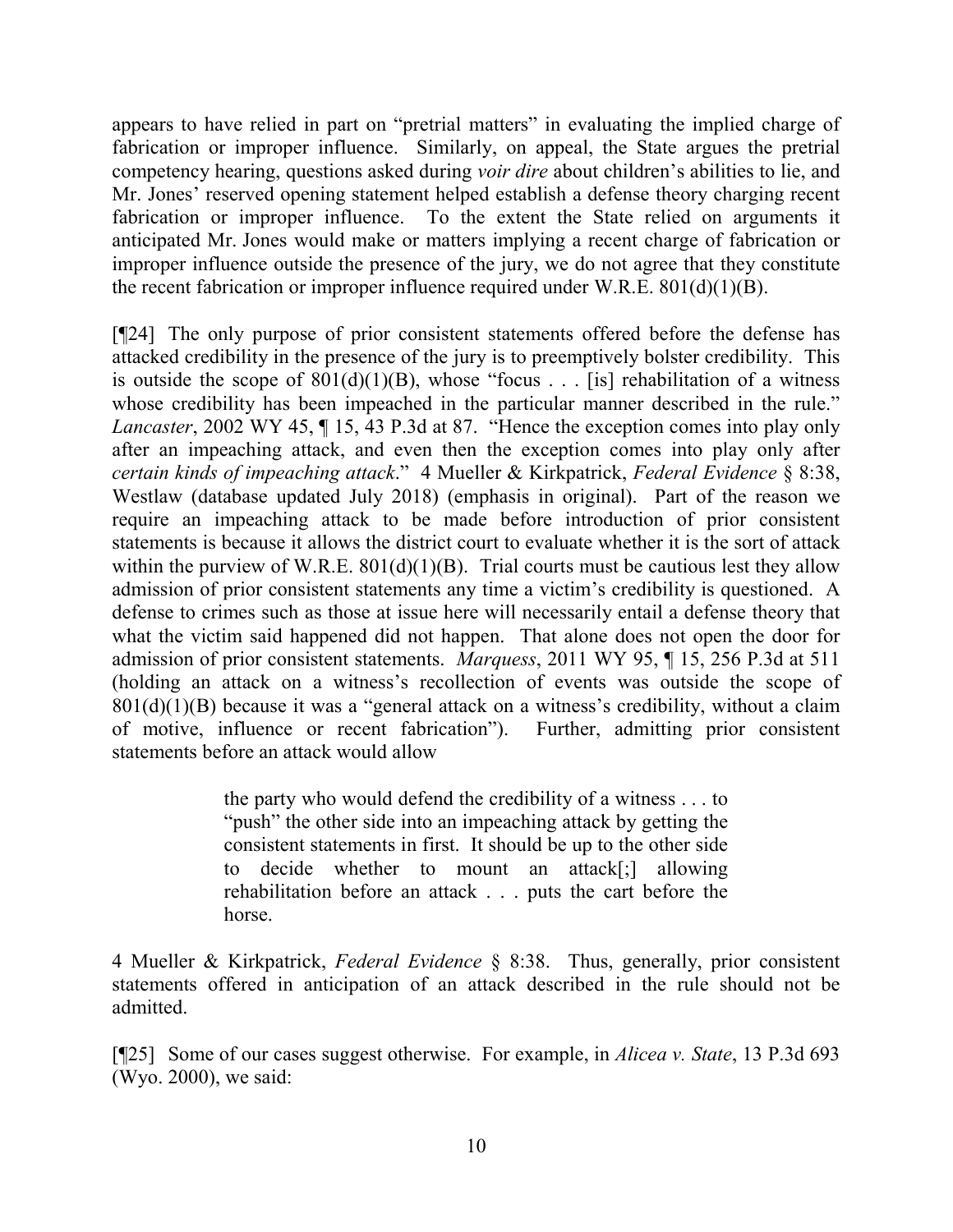It is abundantly clear that although counsel for the defense studiously avoided cross-examining most witnesses and deferred his opening statement until after the State had presented its case, the principal defenses to be offered . . . were an express charge of recent fabrication or improper influence or motive . . . . Throughout the pretrial proceedings Alicea injected his concerns that the children were not competent to testify because of improper influence. . . . Of course, at trial the full range of the sort of testimony contemplated by W.R.E.  $801(d)(1)(B)$  was introduced . . . . Thus, the trial court did not err in admitting the testimony before any of the defense witnesses testified about fabrication or improper motive.

*Id.* at 698-99 (citing *Humphrey v. State*, 962 P.2d 866, 871-72 (Wyo. 1998)); *see also Marquess*, 2011 WY 95, ¶ 13, 256 P.3d at 511 ("it is not necessarily error that the prior consistent statement was received in evidence before the allegation of fabrication or improper motive") (quoting *Lancaster*, 2002 WY 45, ¶ 18, 43 P.3d at 89 (citing *Humphrey*, 962 P.2d at 872)). These cases derive the suggestion that anticipatory introduction of prior consistent statements is not error from *Humphrey v. State*. There, "the State explained that it intended to call the victim as its first witness, and the remaining testimony regarding the victim's statements would be elicited to rebut the expected inference on cross-examination of recent fabrication." 962 P.2d at 872. However, deviating from its "representation [] at the pretrial hearing, the State, without objection" called another witness to testify about the victim's prior consistent statements before calling the victim. *Id.* Thus, her "testimony was technically not for the purpose of rebuttal." *Id.* We noted first that defense counsel had "clearly articulated its theory [of recent fabrication] during opening statement." *Id.* In contrast, Mr. Jones reserved his opening statement and, as a result, did not make any express or implied charge of recent fabrication to the jury before the girls testified. Further, in *Humphrey*, we examined the record and said that "any error in the timing of [the first witness's] testimony is *de minimis.*" *Id.* We concluded "that there [was] no reasonable probability that, but for the admission of this testimony, the verdict would have been more favorable to Humphrey." *Id.* Thus, "[a]dmitting prior statements before an attack has been made may prove to be harmless error in light of later events and the overall record<sup>[.]"</sup> 4 Mueller & Kirkpatrick, *Federal Evidence* § 8:38. But it is indeed error and may not be harmless in all cases. *Humphrey* reflects this rule, and to the extent that *Alicea*, *Marquess*, and *Lancaster* hold otherwise, they are overruled.

[¶26] Here, however, we find defense counsel's cross-examination of the girls satisfied the fourth requirement of  $801(d)(1)(B)$ . Counsel cross-examined the girls before admission of the prior consistent statements. Questions related to conversations they had with others about what Mr. Jones had done, the photograph shown to A.B., and whether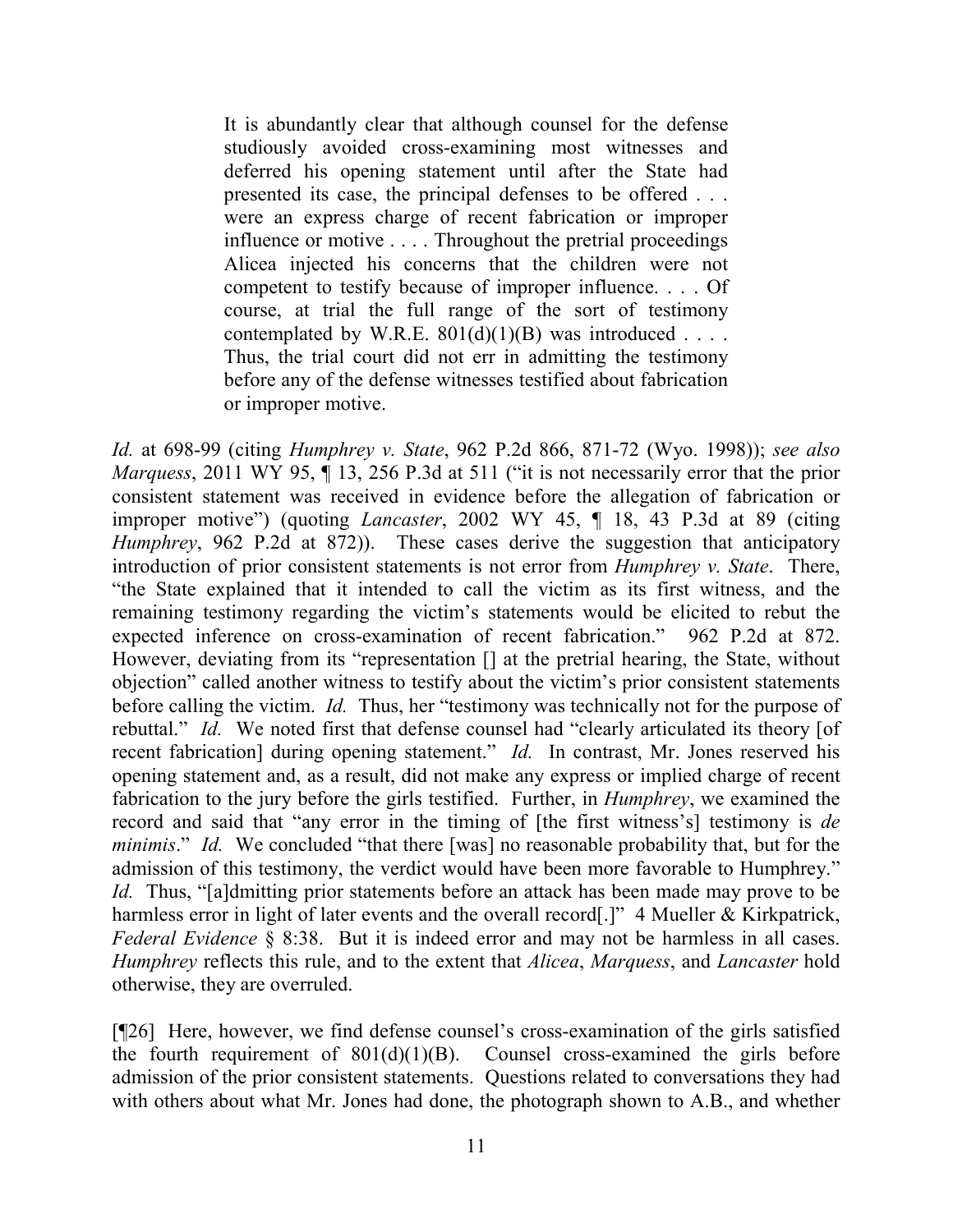anyone had helped them prepare to testify impliedly charged "recent fabrication or improper influence or motive." Thus, the district court did not abuse its discretion in admitting the prior consistent statements for rehabilitative purposes.

# *II. There was sufficient evidence to support Mr. Jones' convictions for seconddegree sexual abuse of a minor*

[¶27] Mr. Jones argues there was insufficient evidence to convict him of second-degree sexual abuse of a minor because there was no evidence of sexual gratification or, as to A.B., that he touched her "intimate parts." The State responds that there was sufficient circumstantial evidence of sexual gratification to support his convictions and that his argument concerning whether he touched A.B.'s "intimate parts" misstates the record.

[¶28] In reviewing a sufficiency of the evidence challenge, we

decide whether any rational trier of fact could have found that the essential elements of a charged crime were proven beyond a reasonable doubt on the evidence presented. In doing so, we assume that the State's evidence is true, disregard any evidence favoring the defendant, and give the State the benefit of every favorable inference that may reasonably be drawn from the evidence. We will not reweigh the evidence or re-examine witness credibility. Because direct evidence of intent is rare, and circumstantial evidence is most often the only proof available, we have held that intent may be proven by circumstantial evidence alone.

*Jones v. State*, 2017 WY 44, ¶ 34, 393 P.3d 1257, 1264-65 (Wyo. 2017) (internal citations omitted).

[¶29] Wyo. Stat. Ann. § 6-2-315(a)(ii) (LexisNexis 2017) provides:

(a) Except under circumstance constituting sexual abuse of a minor in the first degree . . . an actor commits the crime of sexual abuse of a minor in the second degree if:

. . .

(ii) Being sixteen (16) years of age or older, the actor engages in sexual contact of a victim who is less than thirteen (13) years of age.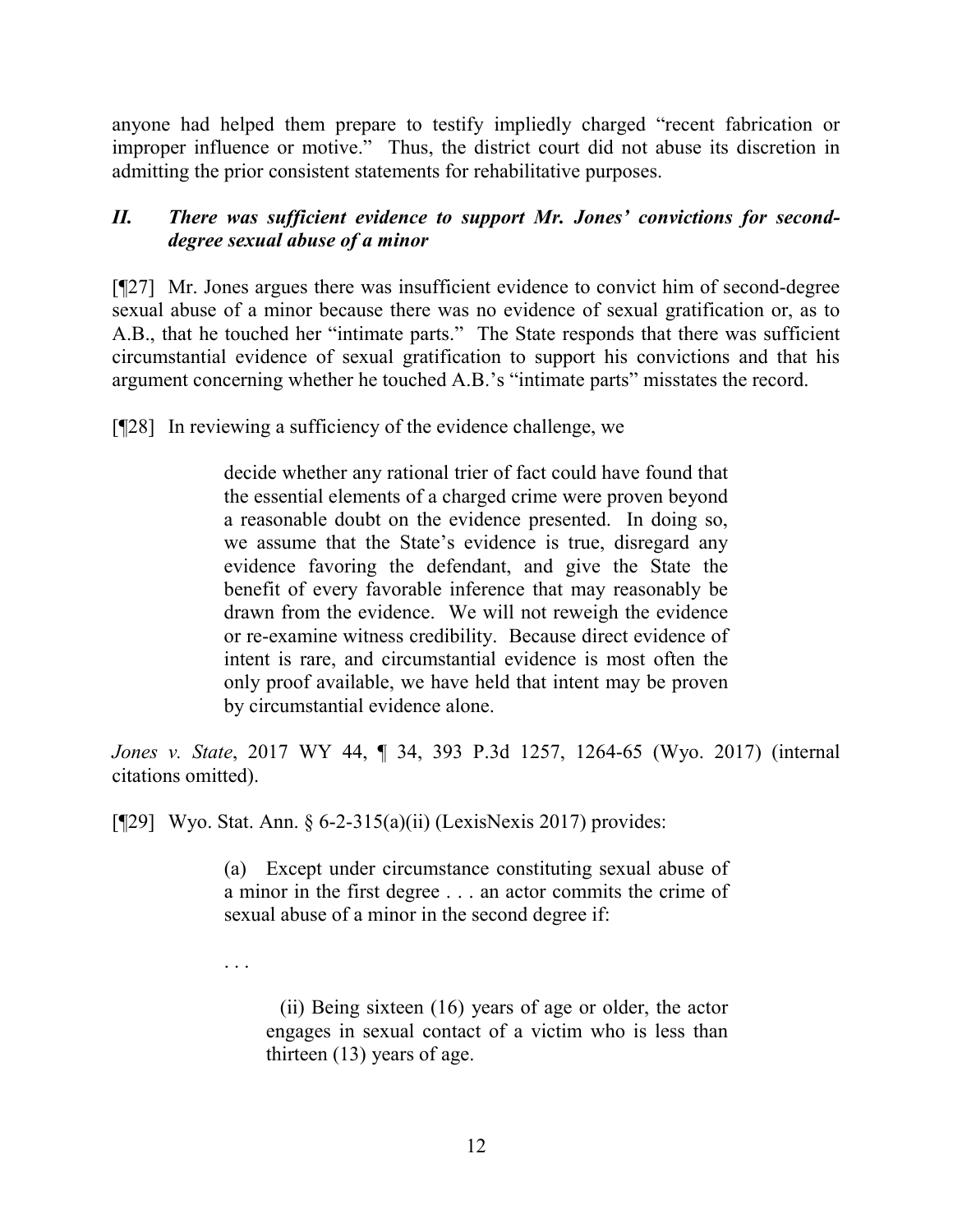"Sexual contact" requires "touching, *with the intention of sexual arousal, gratification or abuse*, of the victim's intimate parts by the actor, or of the actor's intimate parts by the victim, or of the clothing covering the immediate area of the victim's or actor's intimate parts[.]" Wyo. Stat. Ann. § 6-2-301(a)(vi) (emphasis added). "'Intimate parts' means the external genitalia, perineum, anus or pubes of any person or the breast of a female person[.]" Wyo. Stat. Ann. § 6-2-301(a)(ii).

[¶30] Under Wyo. Stat. Ann. § 6-2-315(a), "it is not enough to establish that the defendant merely touched the sexual or intimate parts of an individual. The law at issue requires the presence of intent of sexual arousal, gratification, or abuse." *Trumbull v. State*, 2009 WY 103, ¶ 13, 214 P.3d 978, 981 (Wyo. 2009). However, "[b]ecause direct evidence of intent is rare, and circumstantial evidence is most often the only proof available, we have held that intent may be proven by circumstantial evidence alone." *Jones*, 2017 WY 44, ¶ 34, 393 P.3d at 1265 (citing *Montee v. State*, 2013 WY 74, ¶ 21, 303 P.3d 362, 366 (Wyo. 2013)). In *Jones*, we found the defendant's "effort to mask his actions by placing a blanket" over himself contributed to an inference of sexual gratification. *Id.* at ¶ 35, 393 P.3d at 1265. In *Trumbull*, we said, "[i]ntent of sexual gratification may be inferred from touching the complainant on more than one occasion" and concluded the district court "would have been justified in finding 'gratification' based upon the two virtually identical touchings." 2009 WY 103, ¶ 13, 214 P.3d at 981 (citing 2 Paul DerOhannesian II, *Sexual Assault Trials* § 16.19). Similarly, we conclude Mr. Jones' effort to mask his actions by placing a blanket over himself and the girls, his repeated touchings of the girls in virtually identical ways, and his instructions to keep the touchings secret provided sufficient circumstantial evidence to permit a rational trier of fact to find intent of sexual gratification beyond a reasonable doubt.

[¶31] Concerning A.B., "sexual contact," as defined in Wyo. Stat. Ann. § 6-2-301(a)(vi), includes "touching . . . the victim's intimate parts . . . *or of the clothing covering the immediate area of the victim's or actor's intimate parts*[.]" (Emphasis added.) A.B. testified:

Q: What touching happened?

A: He was rubbing my tummy and he got down further and that's all I remember.

Q: Okay. How far – how much farther down did he go?

A: Started going into my pants a little bit.

Q: Under your pants?

A: Uh-huh.